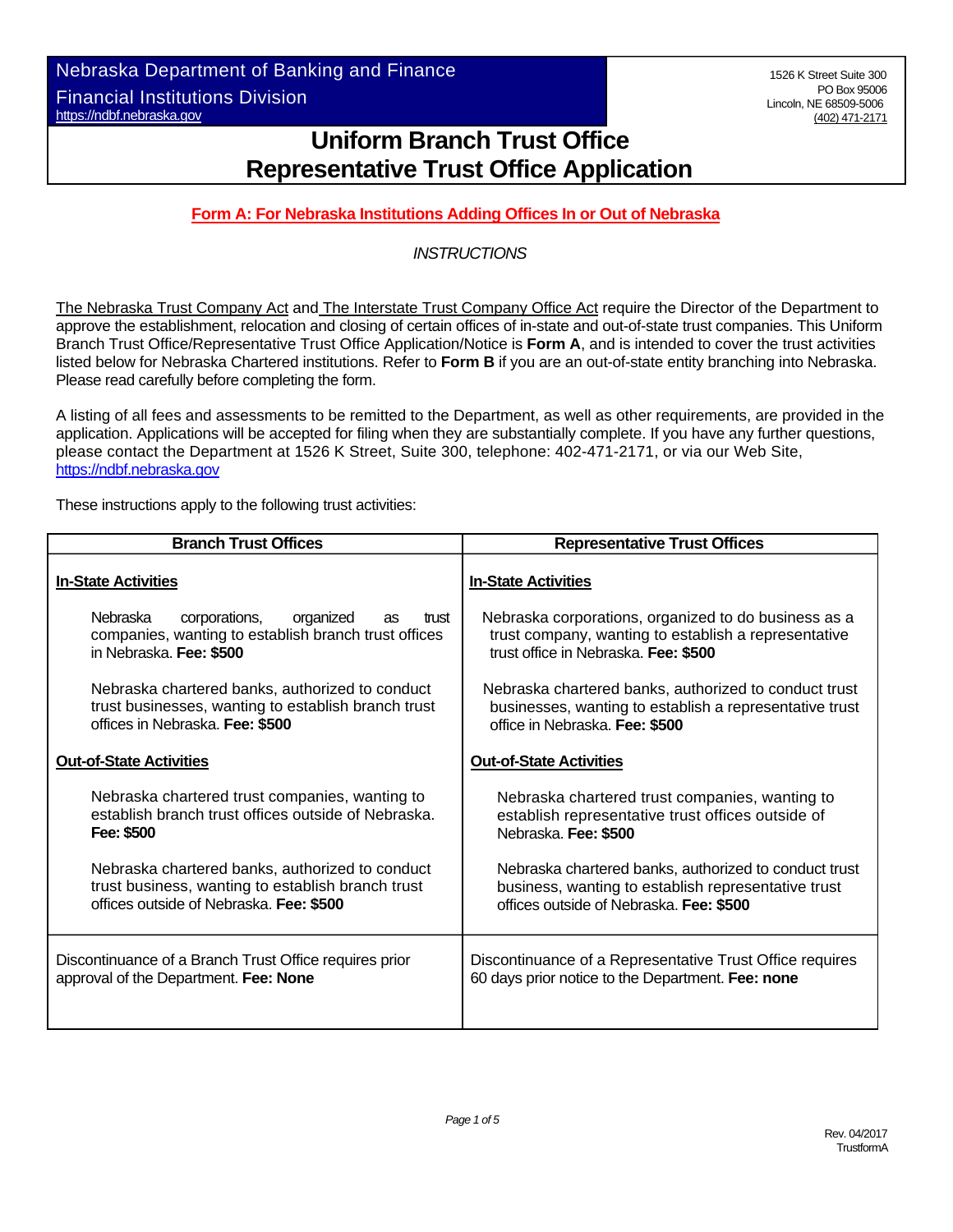#### **TYPE OF APPLICATION/NOTICE**

The activity conducted at the location (see definitions below) will determine whether the office is considered a Branch Trust Office (BTO) or a Representative Trust Office (RTO).

**LAW 8-230**. For purposes of the Nebraska Trust Company Act, unless the context otherwise requires:

(1) Agency capacity means a capacity resulting from a trust company undertaking to act alone or jointly with others primarily as agent for another in all matters connected with its undertaking, including the capacities of registrar, paying agent, or transfer agent with respect to stocks, bonds, or other evidences of indebtedness of any corporation, association, municipality, state, or public authority, escrow agent, or agent for the investment of money or any other similar capacity;

(2) Branch trust office means an office of a trust company, other than the main or principal office of a trust company, at which a trust company may act in any fiduciary capacity or conduct any activity permitted under the Nebraska Trust Company Act;

(3) Fiduciary capacity means a capacity resulting from a trust company undertaking to act alone or jointly with others primarily for the benefit of another in all matters connected with the undertaking and includes the capacities of trustee, including trustee of a common trust fund, administrator, personal representative, guardian of an estate, conservator, receiver, attorney in fact, and custodian and any other similar capacity;

(4) Representative trust office means an office at which a trust company does not act in any fiduciary capacity or conduct or engage in any activity related to its fiduciary capacities but may otherwise engage in any other activity permitted under the Nebraska Trust Company Act; and

(5) Trust company means any trust company which is incorporated under the laws of this state, any national banking association having its principal office in this state and authorized to conduct a trust company business as defined in the Nebraska Trust Company Act, any bank authorized to conduct a trust company business in a trust department pursuant to sections 8-159 to 8-162, any federal savings association authorized to conduct a trust company business, and any federally chartered trust company.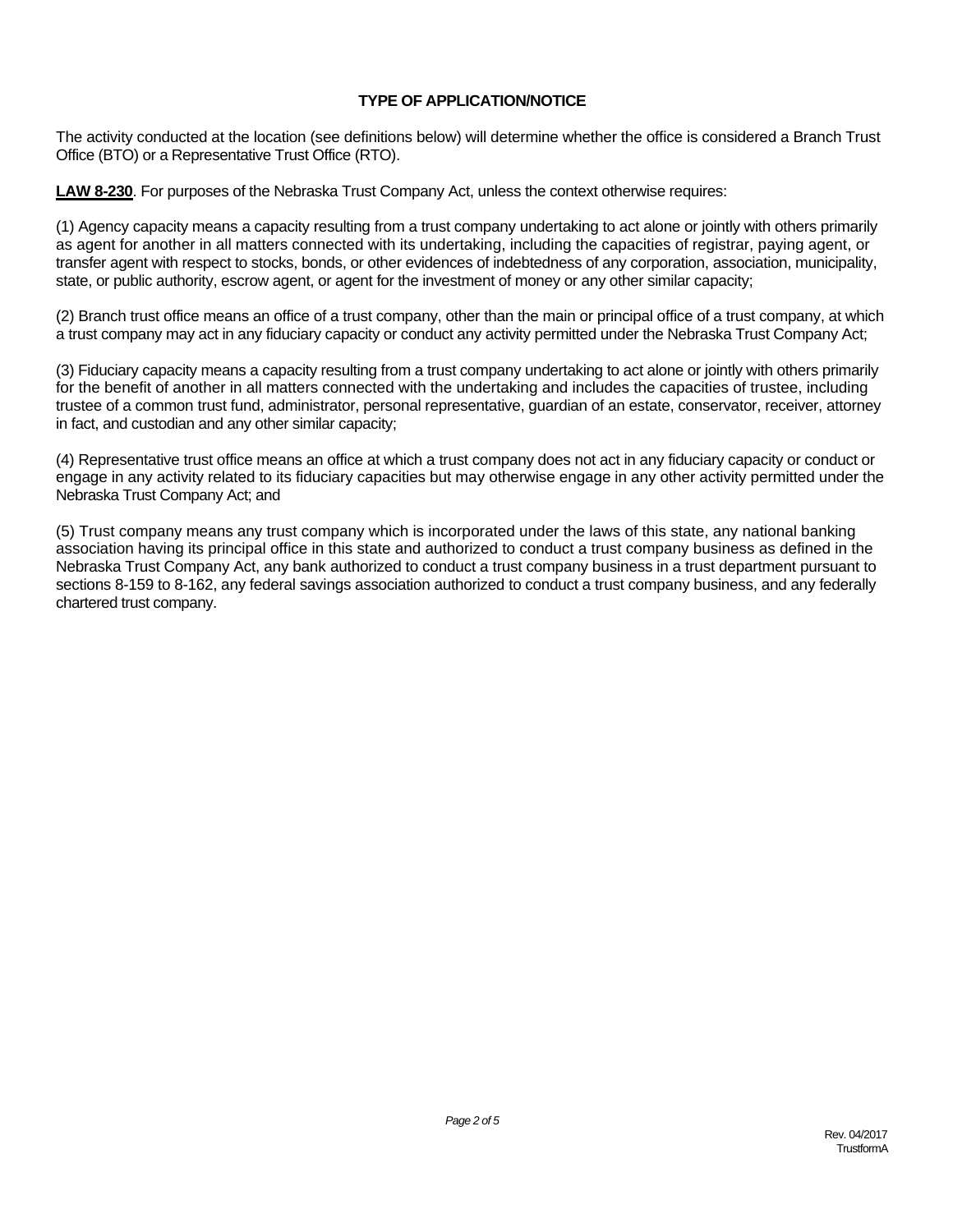#### **STATUTORY REFERENCES**

**Nebraska corporations, organized as trust companies, wanting to establish branch trust offices.** Neb. Rev. Stat. § 8-234(1) of the Nebraska Trust Company Act states that the Director's approval is needed for a Nebraska corporation, organized to do business as a trust company, to establish and maintain branch trust offices within or outside of Nebraska.

**Nebraska state-chartered banks, authorized to conduct trust businesses, wanting to establish branch trust offices**. Neb. Rev. Stat. § 8-234(4) of the Nebraska Trust Company Act provides that the approval of the director is needed before a state-chartered bank, authorized to conduct a trust business, may establish and maintain branch trust offices within or outside of Nebraska. No banking activities may be conducted at a bank's branch trust office.

**Nebraska corporations, organized to do business as a trust company, wanting to establish a representative trust office.** Neb. Rev. Stat. § 8-235(1) of the Nebraska Trust Company Act provides that the approval of the director is needed before a corporation can establish and maintain representative trust offices within or outside of Nebraska.

**Nebraska state-chartered banks, authorized to conduct trust businesses, wanting to establish a representative trust office.** Neb. Rev. Stat. § 8-235(4) of the Nebraska Trust Company Act provides that Nebraska state-chartered banks should follow the same procedure as Nebraska corporations wanting to establish representative trust offices within or outside of Nebraska. No banking activities may be conducted at a bank's representative trust office.

**Nebraska state-chartered trust companies, wanting to establish branch trust offices outside of Nebraska.** Neb. Rev. Stat. § 8-2303 of the Nebraska Interstate Trust Company Act provides that a Nebraska state-chartered trust company may establish branch trust offices in any other state with prior approval of the director. A Nebraska stated chartered trust company may conduct any activities at any branch trust office outside the State of Nebraska that are permissible for a trust company chartered by the host state where the branch trust office is located or for a national bank authorized to conduct a trust company business within the host state.

**Nebraska chartered trust companies, wanting to establish representative trust offices outside of Nebraska.** Neb. Rev. Stat. § 8-2304 of the Nebraska Interstate Trust Company Act provides that a Nebraska state chartered trust company may establish representative trust offices in any other state in accordance with the laws of the other state and with the prior approval of the director.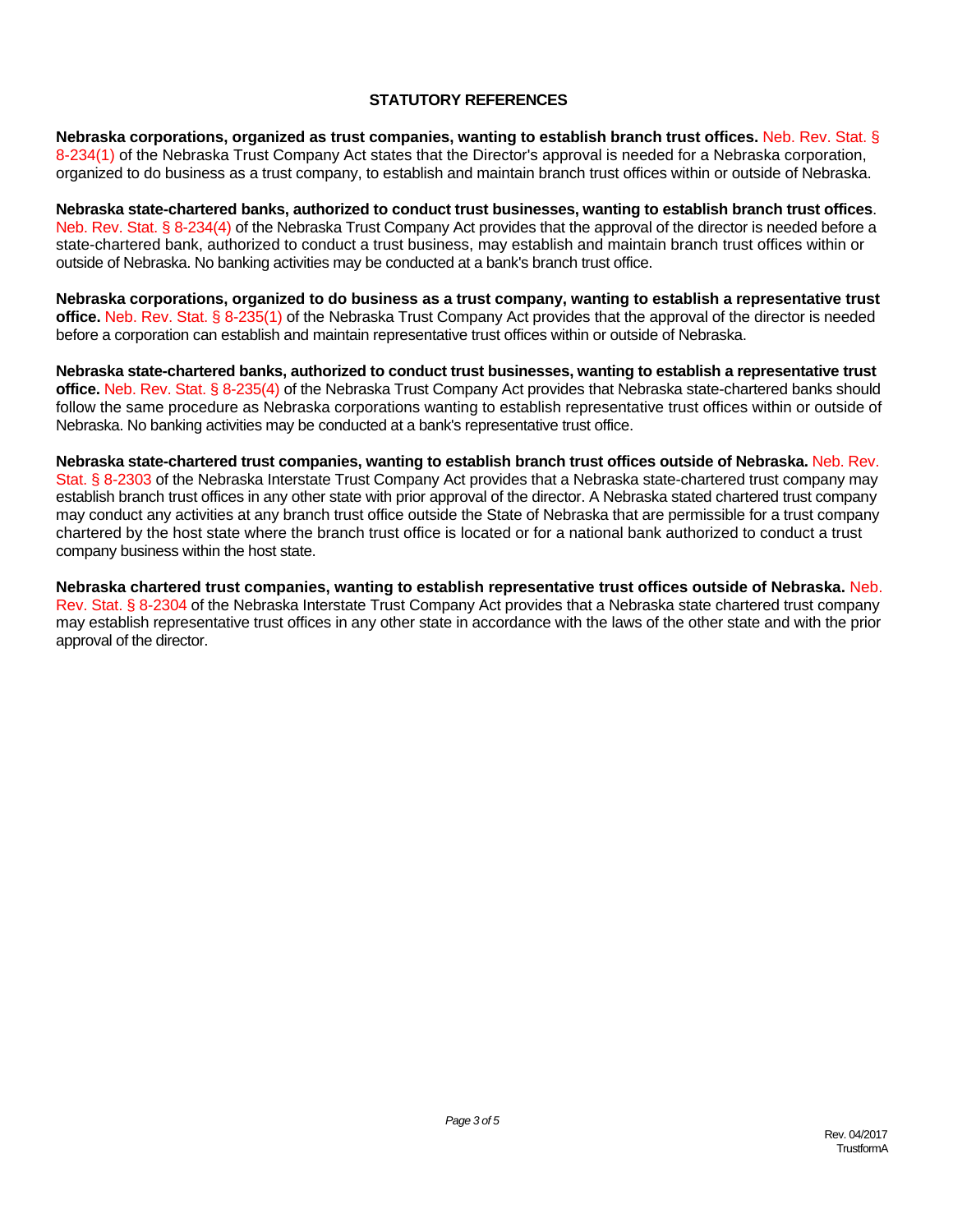# **UNIFORM BRANCH TRUST OFFICE/REPRESENTATIVE TRUST OFFICE APPLICATION/NOTICE**

| Branch Trust Office (BTO) |            | Representative Trust Office (RTO) |
|---------------------------|------------|-----------------------------------|
| Establishment             | Relocation | Notice of Discontinuance          |

#### **APPLICANT INFORMATION:**

| Contact Name |  |                                      |                         |
|--------------|--|--------------------------------------|-------------------------|
|              |  |                                      |                         |
|              |  | State                                | Zip Code                |
|              |  | <b>LOCATION:</b>                     |                         |
|              |  |                                      |                         |
|              |  |                                      |                         |
|              |  | City County County State State State | Zip Code ______________ |
|              |  |                                      |                         |
|              |  |                                      |                         |
|              |  |                                      |                         |

#### **APPLICATION DETAILS: (Provide answers in letter format)**

- 1. Describe the services to be provided from the location, or in the case of a discontinuance, services which will no longer be provided. If the proposed location is in another state, provide proof of compliance with Nebraska Revised Statutes § 8-2303 (BTO) or § 8-2304 (RTO).
- 2. Are premises or equipment to be purchased or leased from an officer, director, or ten (10) percent shareholder in connection with this application? If so, provide details.
- 3. Provide a statement as to why the subject of this application will promote the public convenience and advantage, or not have a material adverse effect on the public convenience and advantage. Include sufficient detail for the Department to make a determination.
- 4. Is the establishment or relocation of the BTO or RTO consistent with intrastate branching restrictions which may exist in the state where the office is to be located?
- 5. Will approval of this application result in the demolition or significant alternation of any structure which may have historic or cultural significance? Provide a letter from the State Historic Preservation Office.
- 6. Does the proposed BTO or RTO comply with local zoning ordinances?
- 7. Provide a financial analysis that includes all project costs and current proforma financial statements.

**Note**: If this application is for a new BTO, or to relocate a BTO, the Department will give notice of the application by publishing in a legal newspaper in both the county where the main office of the Applicant is located and in the county where the BTO is to be established. The Applicant must pay the cost of publication and the newspaper will be instructed to bill the Applicant accordingly.